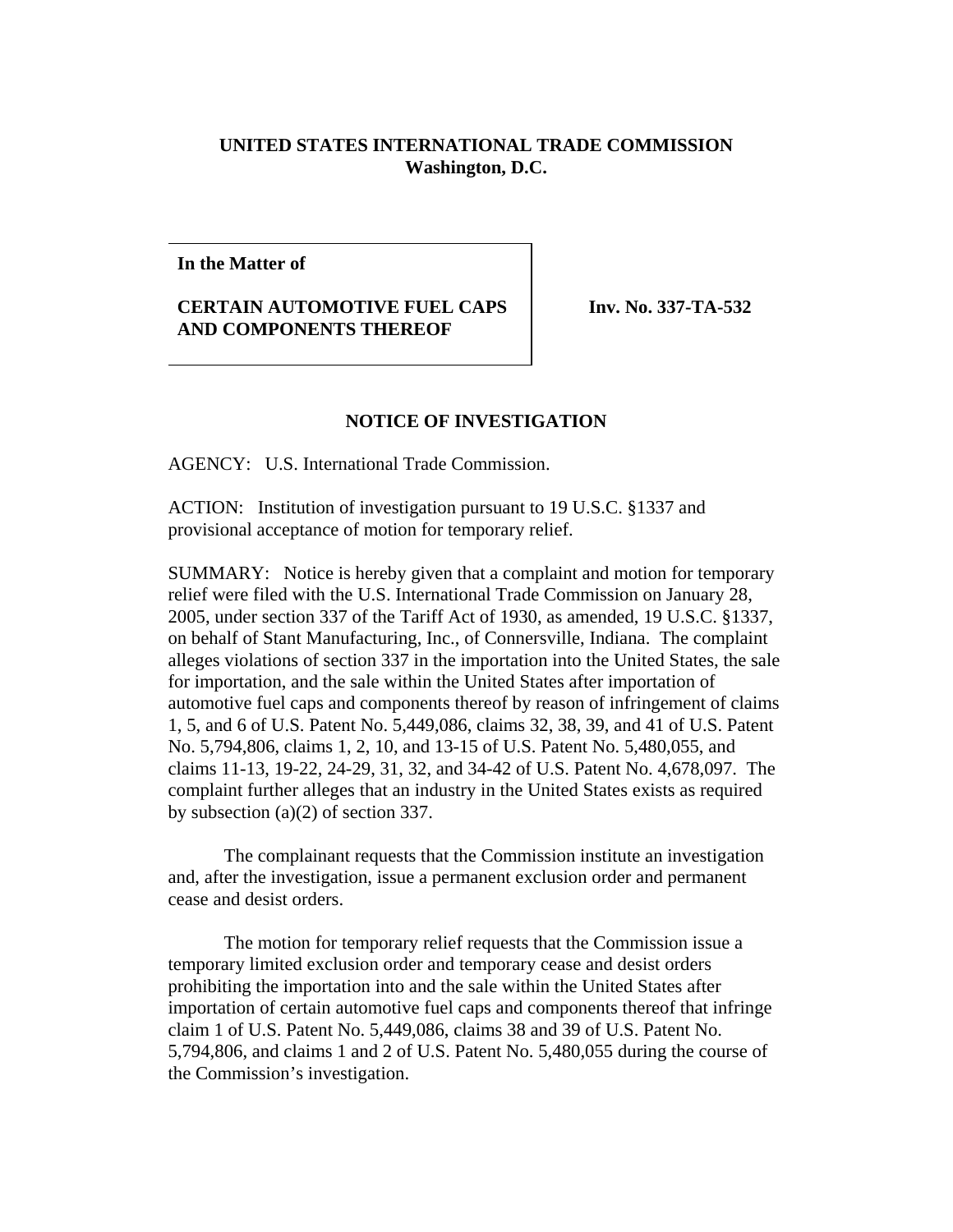ADDRESSES: The complaint and motion for temporary relief, except for any confidential information contained therein, are available for inspection during official business hours (8:45 a.m. to 5:15 p.m.) in the Office of the Secretary, U.S. International Trade Commission, 500 E Street, S.W., Room 112, Washington, D.C. 20436, telephone 202-205-2000. Hearing impaired individuals are advised that information on this matter can be obtained by contacting the Commission's TDD terminal on 202-205-1810. Persons with mobility impairments who will need special assistance in gaining access to the Commission should contact the Office of the Secretary at 202-205-2000. General information concerning the Commission may also be obtained by accessing its internet server at http://www.usitc.gov. The public record for this investigation may be viewed on the Commission's electronic document information system (EDIS) at http://edis.usitc.gov.

FOR FURTHER INFORMATION CONTACT: Jay H. Reiziss, Esq., Office of Unfair Import Investigations, U.S. International Trade Commission, telephone 202-205-2579.

AUTHORITY: The authority for institution of this investigation is contained in section 337 of the Tariff Act of 1930, as amended, and in section 210.10 of the Commission's Rules of Practice and Procedure, 19 C.F.R. §210.10 (2003). The authority for provisional acceptance of the motion for temporary relief is contained in section 210.58, 19 C.F.R. § 210.58.

SCOPE OF INVESTIGATION: Having considered the complaint and the motion for temporary relief, the U.S. International Trade Commission, on March 7, 2005, ORDERED THAT –

(1) Pursuant to subsection (b) of section 337 of the Tariff Act of 1930, as amended, an investigation be instituted to determine whether there is a violation of subsection (a)(1)(B) of section 337 in the importation into the United States, the sale for importation, or the sale within the United States after importation, of certain automotive fuel caps or components thereof by reason of infringement of one or more of claims 1, 5, and 6 of U.S. Patent No. 5,449,086, claims 32, 38, 39, and 41 of U.S. Patent No. 5,794,806, claims 1, 2, 10, and 13-15 of U.S. Patent No. 5,480,055, and claims 11-13, 19-22, 24-29, 31, 32, and 34-42 of U.S. Patent No. 4,678,097 and whether an industry in the United States exists as required by subsection (a)(2) of section 337.

(2) Pursuant to section 210.58 of the Commission's Rules of Practice and Procedure, 19 C.F.R. § 210.58, the motion for temporary relief under subsection (e) of section 337 of the Tariff Act of 1930, which was filed with the complaint, is provisionally accepted and referred to the presiding administrative law judge for investigation.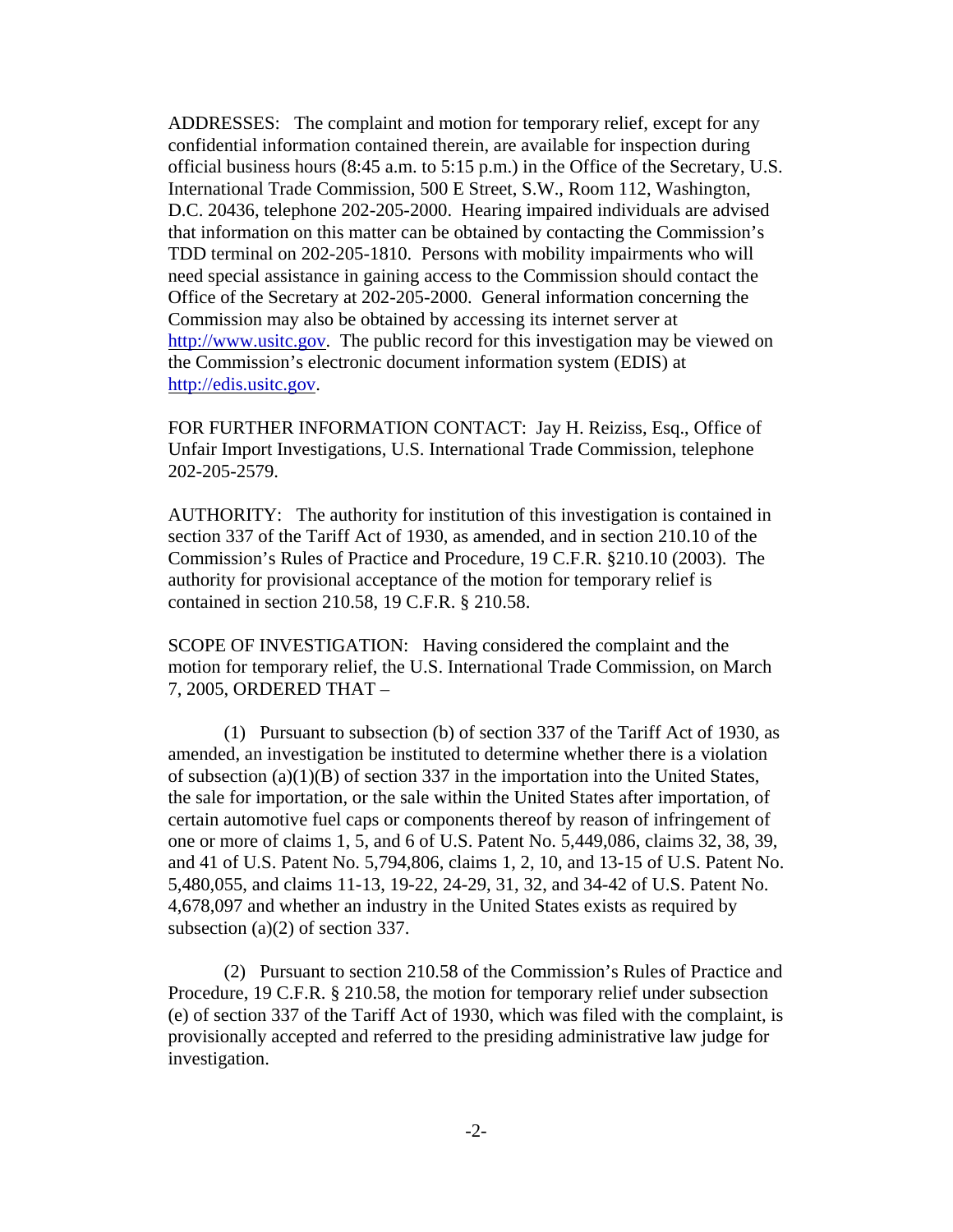(3) For the purpose of the investigation so instituted, the following are hereby named as parties upon which this notice of investigation shall be served:

(a) The complainant is  $-$ 

Stant Manufacturing, Inc. 1620 Columbia Avenue Connersville, IN 47331

(b) The respondents are the following companies and individuals alleged to be in violation of section 337, and are the parties upon which the complaint is to be served:

> Gerdes GmbH Siemensstr. 6 50170 Kerpen-Sindorf Germany

Gerdes GmbH Olympiastrasse 1 26419 Schortens Germany

Gerdes BVBA Bakhuisstraat 2 B-3920 Lommel Belgium

Theodor Gerdes c/o Gerdes GmbH Siemensstr. 6 50170 Kerpen-Sindorf Germany

Ralf Gerdes c/o Gerdes GmbH Siemensstr. 6 50170 Kerpen-Sindorf Germany